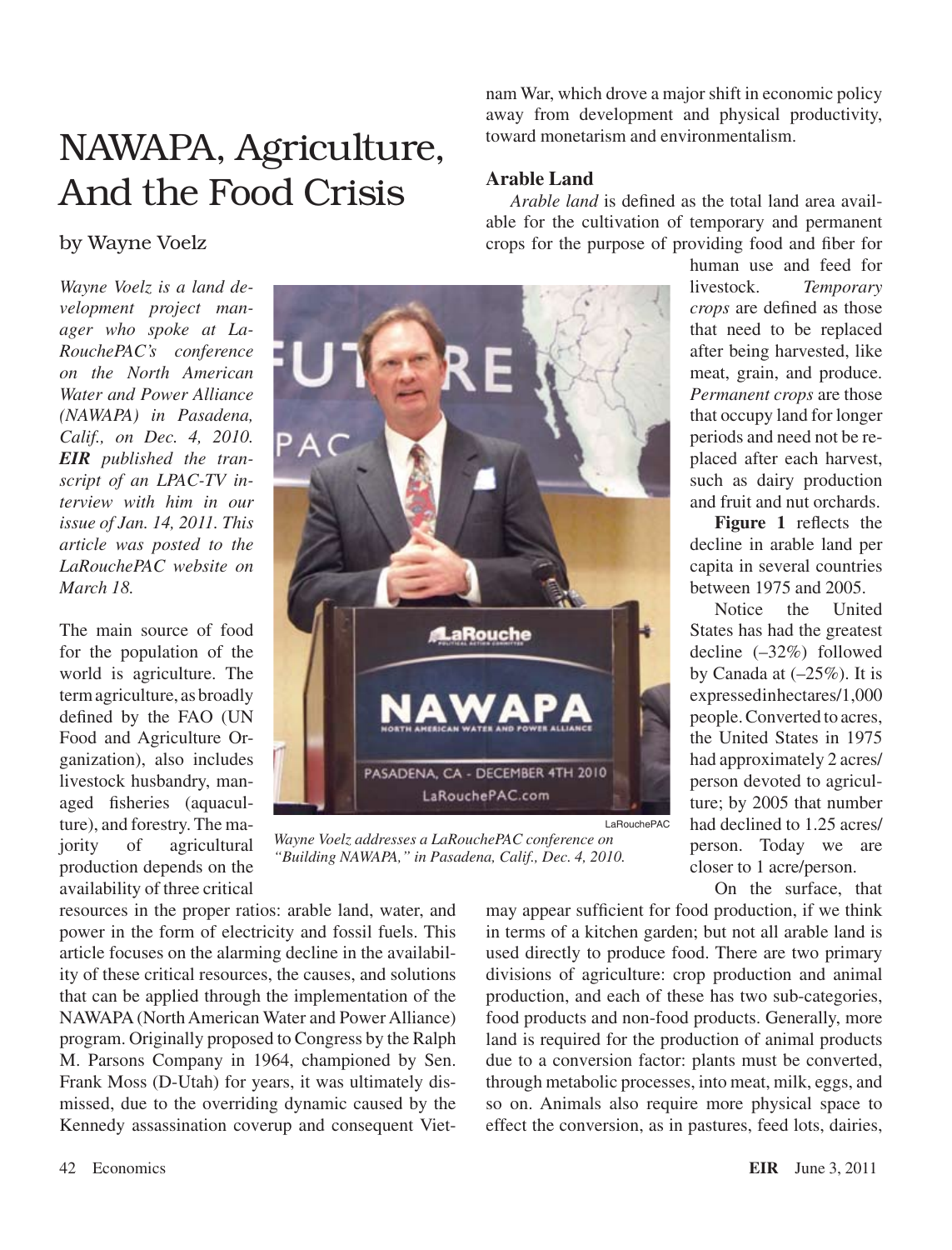### FIGURE 1 **Arable Land Per Capita Is Decreasing**

(Hectares per Thousand People)



and chicken houses.

To put this into perspective, consider the following illustration. On average, a dairy cow needs to consume 14 lb. of feed and drink 8 gal. of water to produce 1 gal. of milk. It takes 1.2 gal. of milk to make 1 lb. of cheese, 1.4 gal. of milk to make 1 gal. of ice cream, and 2.5 gal. of milk to make 1 lb. of butter.At that rate, 35 lb. of feed and 20 gal. of water are needed to produce enough milk to make a pound of butter.

To extend this example, a typical American eats 29 lb. of cheese per year, which requires 34.8 gal. of milk production, which requires 487 lb. of feed production, and 280 gal. of water. Now, consider the amount of land and water needed to produce 487 lb. of feed in terms of alfalfa hay (487 lb. is approximately one-quarter ton). An average irrigated acre will produce 6 tons of alfalfa per growing season, requiring 15 gal. of water per square foot or 2 acre feet (652,000 gal.). So, the land required to supply one person with cheese for a year would be .05% of an acre (2,178 sq. ft.), and 27,500 gal. of water (.085 ac. ft.). If we estimate that 200 million people eat cheese in the United States, roughly 10,000,000 ac. and 17,000,000 ac. ft. of water are needed just to grow the feed necessary to produce the 6,960,000,000 gal. of milk required, let alone the space needed for dairies, creameries, storage facilities, distribution centers, and so on.

Energy inputs are difficult to estimate due to multiple variations and combinations of electrical power, gasoline, and/or diesel fuel required for irrigation systems, tractors, and machines used in the production processes. Other considerations would include energy required to process seed, manufacture fertilizer and soil amendments, produce pesticide and herbicide, etc. Current challenges center around rising costs driven by speculation, global demand for oil, and the lack of development of more energy-dense resources, e.g., nuclear power.

In stark contrast, the average annual per-capita consumption of tomatoes is 20 lb. If we analyze the amount of arable land and water required to produce 20 lb. of tomatoes, we find a significant difference. A tomato plant in a commercial greenhouse will occupy 4 sq. ft. of space and use approximately 280 gal. of water during the production cycle. An average total yield will be 40 lb. of tomatoes per plant. Simple division tells us that supplying a person with a one-year supply of tomatoes requires 2 sq. ft. of land and 140 gal. of water.

Per-capita consumption of wheat in America in 2008 was 137 lb. or 2.3 bushels. Yields vary widely depending on irrigation, soil type, and fertilization. In this example we will use 60 bu. per ac. and 1 ac. ft. of water in the form of rainfall or applied irrigation. This works out to 1670 sq. ft. of land and 12,500 gal. of water.

The United States per-capita cotton lint consumption was 37.4 lb. in 2007; if we use 750 lb./ac. as a baseline yield requiring 2 ac. ft. of water, the calculation is 2,172 sq. ft. of land and 32,500 gal. of water.

These are only a small fraction of agricultural products used directly and indirectly by consumers in the United States. In the examples above, the total land needed is 6,022 sq. ft. or 14% of an acre, and total water is 72,600 gallons or 22% of an ac. ft. Extended to the total population of 311 million requires 43.5 million acres of arable land and 68.5 million ac. ft. of water.

#### **Considerations**

The question then arises, how much arable land per capita is optimum? Optimum has, at least, two connotations: the ability to feed and maintain the health of the population of a nation, and the ability to grow the economy as a whole. These are not mutually exclusive, but rather mutually reinforcing. The reality is, a constant growth factor is required to support an economy, and this would, in the simplest of terms, seem to correlate, at minimum, with the rate of increase in population. Therefore, we would need an increase in arable land and water or an increase in productivity per acre of existing land, or both, to achieve an economic equilibrium. A third consideration for optimal ratios would be for the health of the crops and animals. When plants and animals are forced to live in too close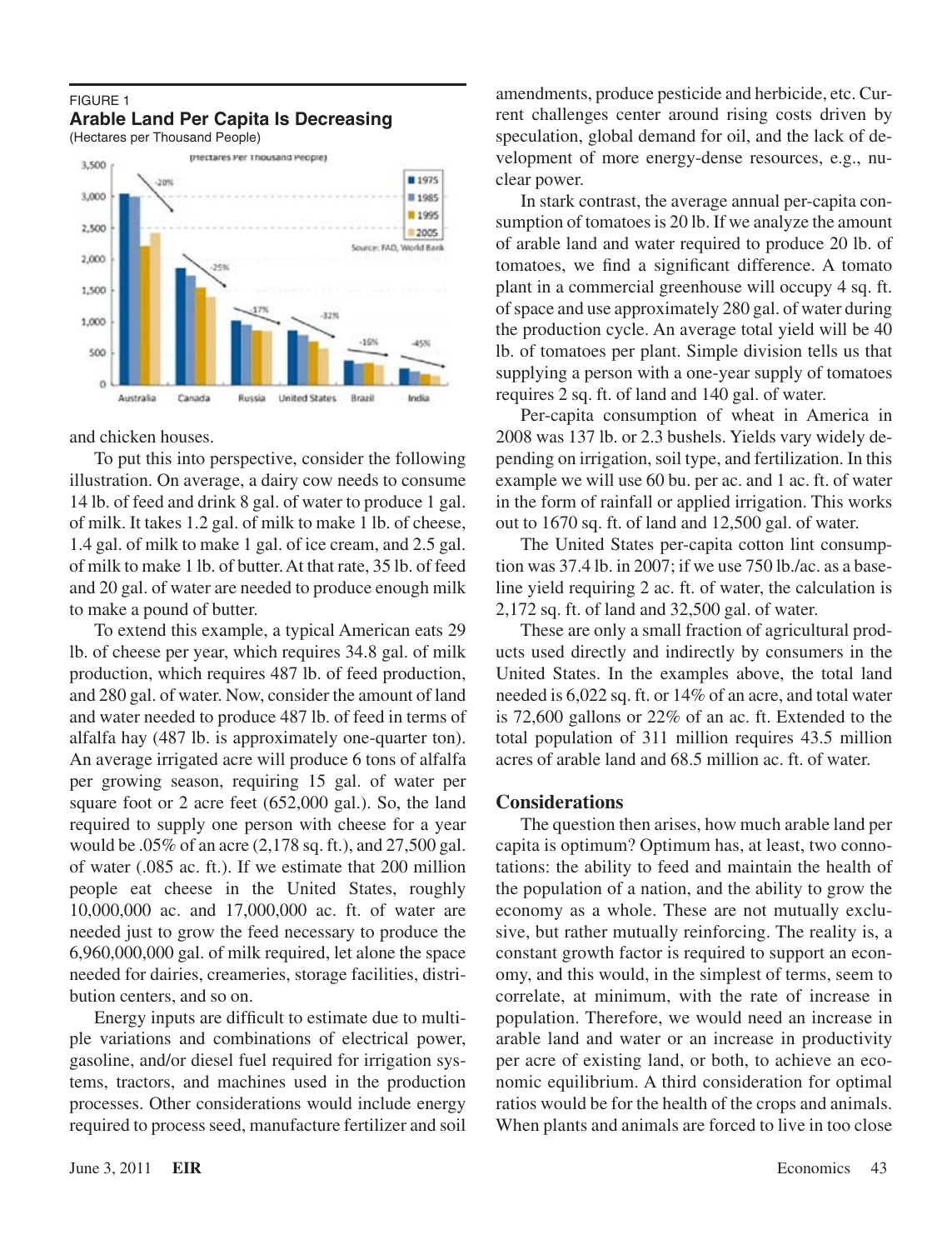proximity to one another, health issues arise that require additional inputs to manage—e.g., pesticides, herbicides, and antibiotics, which tend to be unhealthy for people.

The solution, or reaction, has been to intensify production. This has been accomplished by increasing yields per acre through the application of intensive farming practices. These include the use of hybrid seed, intensive irrigation, and the overuse of nitrogen fertilizer. In the case of meat, milk, and egg production, factory farms have become the norm, where animals are allowed standing room only and are fed diets of growth hormones and antibiotics necessary to combat disease fostered by their close proximity. A case could be made for the most efficient use of resources, if one were restricted to existing land, which would to be produce plants for direct consumption, as opposed to feed for animals to be used for consumption.

Extensive analysis of agricultural production criteria and carrying capacity, i.e., the ability of agriculture to support a population, has been conducted by the USDA/NRCS (U.S. Department of Agriculture/National Resources Conservation Service) and the FAO.1

An article posted on the NRCS website titled "Global Land Resources and Population Supporting Capacity," by H. Ewaran, F. Beinroth, and P. Reich,<sup>2</sup> describes the various factors related to carrying capacity as relative, determined by soil types and their characteristics, and relative levels of inputs—e.g., irrigation, fertilizers, and labor. **Table 1** summarizes their calculations.

If we use the medium level of inputs and average the six viable soil classes we come up with 3.5 persons per hectare or 1.45 persons per acre. If we average all input levels across the classes we get 4.0 persons/ha, or 1.6 persons/ac. There are varying opinions on the subject; however, there is general agreement that food production should be considered a global problem, given the variation of conditions and requirements.

## **Causes of Decline**

Reasons for the change emanate essentially from increases in population and environmental and economic policy. Agricultural land has been taken out of production and converted to residential and commercial uses, and water resources reallocated. Environ-

#### TABLE 1 **Idealized Population Supporting Capacity** (Persons per Hectare)

| Level         | of                          |     |   |    |                |     |     |          |    |  |
|---------------|-----------------------------|-----|---|----|----------------|-----|-----|----------|----|--|
| <b>Inputs</b> | <b>Land Quality Classes</b> |     |   |    |                |     |     |          |    |  |
|               |                             |     | Ш | IV |                | M   | VII | VIII     | IХ |  |
| Low           |                             | 3.5 | 3 | 2  | 1.5            |     | 0   | 0        | 0  |  |
| Medium        | 6                           | 5   | 4 | 3  | $\mathfrak{p}$ | 1.5 | 0   | $\Omega$ | 0  |  |
| High          | 10                          | 9   | 8 | 7  | 6              | 5   | 0   | 0        |    |  |

NRCS, "Global Land Resources and Population Supporting Capacity"

mental regulation related to land conservation and endangered species habitat is another factor, as well as market regulation in the form of government programs that essentially pay farmers to take land out of production.

# **The Case of Phoenix, Az.**

Phoenix and its surrounding cities are a prime example of population growth in the Salt River Valley in Maricopa County. In this 30-year period, hundreds of square miles of productive farmland have been converted to roadways, subdivisions, shopping malls, business parks, golf courses, and the like.

The Salt River Valley is a historical example of man's ability to reorganize the biosphere to his advantage, and of the potential of agriculture in the desert. From 300-1450 A.D., the Hohokam were farmers who inhabited the valley and built 500 miles of irrigation ditches, which irrigated crops and provided water for an estimated 50,000 people. The tribe inexplicably vanished, leaving their complex system behind. Four hundred years later, in 1860, John W. Swilling discovered the ancient canals and formed the Swilling Irrigating Canal Company to rebuild and upgrade the system; it dug the Salt River Valley Canal in 1867. The revitalized system provided the second platform for economic development in the valley.

Over the next decade, the system was expanded and improved, but depended entirely on runoff from snow and rainfall in the mountains above the Salt River. Storage facilities were needed to capture runoff as a buffer against drought conditions and to provide flood control. For another decade, efforts were made by communities and private companies to fund a dam on the Salt River, in the Tonto Basin 80 miles northeast of Phoenix but were unsuccessful. People were starting to look to the Federal government to help fund water reclamation projects.

Congress passed the National Reclamation Act in

<sup>1.</sup> http://www.fao.org/docrep/006/y4683e/y4683e05.htm#TopOfPage

<sup>2.</sup> http://soils.usda.gov/use/worldsoils/papers/pop-support-paper.html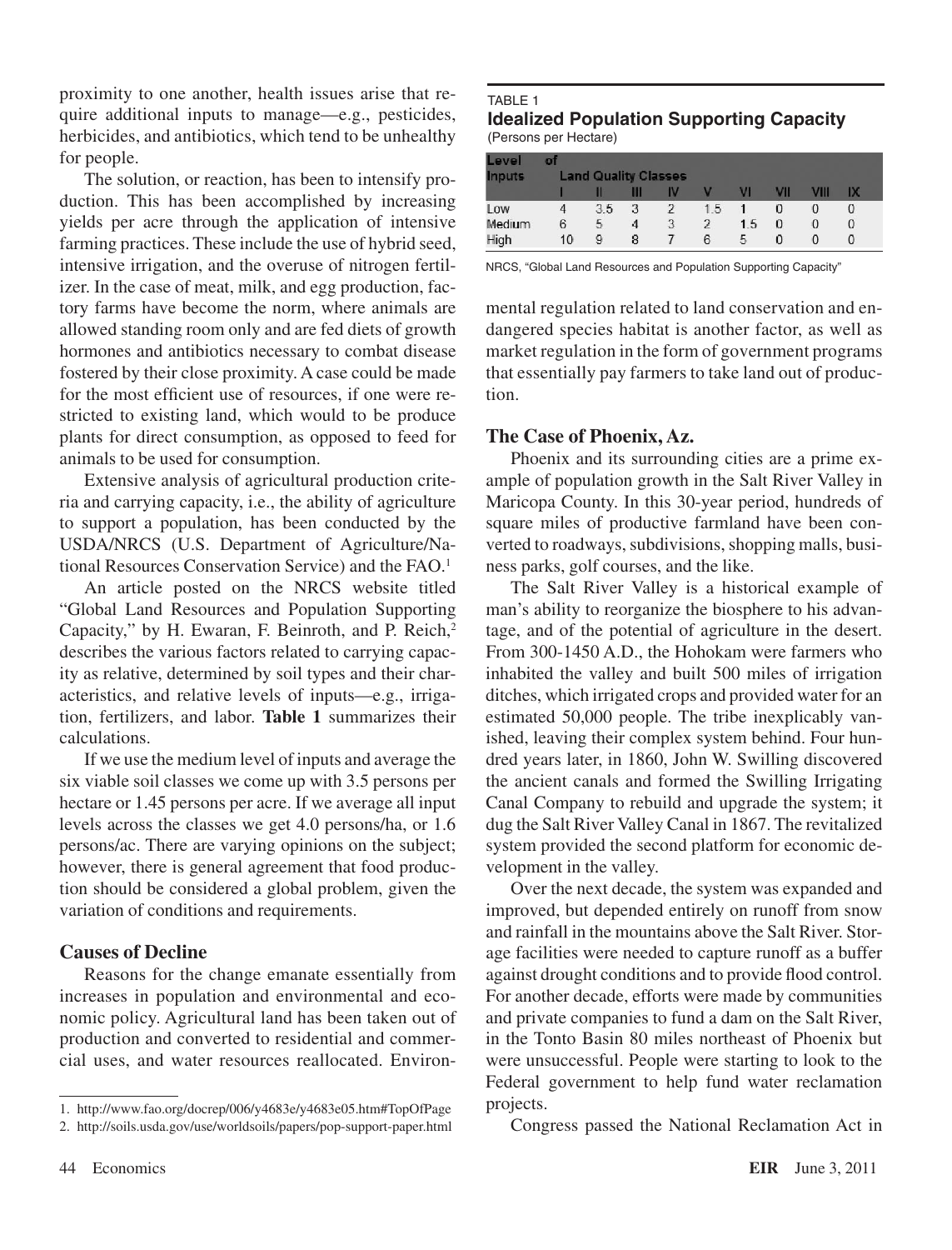1902 for the purpose of constructing monumental water projects to irrigate the West. The Salt River Valley Water Users Association was formed in Maricopa County in 1903 and began construction of the Roosevelt Dam in 1906. In 1909, electricity generated from the hydroelectric plant built with the dam was delivered to the Phoenix Light and Power Company, which had provided revenue to offset the cost of construction. It was the first multi-purpose water and power project to be initiated under the Act. The Salt River Power (SRP) system is comprised of 7 reservoirs, with a total storage capacity of 3.6 million acre feet. Water is distributed through 131 miles of canals.3

By 1912, there were 253,000 acres under cultivation, with a population around 30,000, or roughly 8.5 acres per person. The

population of Maricopa County in 1975 was just under 1 million, with 454,000 ac. in agricultural production. In 2005, the population had grown to 3.5 million, with only 224,000 acres in agricultural land, a net loss of 230,000 productive acres.4 Of course, the water supply that supported that farmland has typically been reallocated to the municipalities comprising the metro-plex and is no longer available to agriculture.

In the case described above, an abundance of land exists in southern Arizona that could be brought into production to replace land lost to population growth, but water is not available to make that possible. Certain areas that have been historically productive by pumping ground water for irrigation are being abandoned, as aquifers are drawn down and the cost of pumping becomes prohibitive.

Another phenomenon occurring in recent years is the subdividing of agricultural land in rural areas into smaller parcels of 5 or 10 acres, for hobby farms com-



Library of Congress

*The Roosevelt Dam and lake in Arizona, constructed by the Salt River Valley Water Users Association beginning in 1906. It is shown here, completed, in 1915. This and other water projects in the region made it possible to develop agriculture in the desert.*

monly used for horse pasture or as a buffer against neighbors. In many cases this has been a strategy farmers have been forced to adopt to raise money, to offset the rising cost of operating.

In the last decade, during the speculative housing bubble, tens of thousands of acres of peripheral existing and potential farmland were purchased at prices up to 100 times the agricultural value, taken out of production, and platted as residential and commercial subdivisions that were never completed. It would seem that much of that land could be returned to agriculture; however, adequate water supplies either did not exist or have been reallocated.

By comparison, the total population of the United States grew from 275 million in 1997 to 305 million in 2007, a net gain of 30 million people. During the same period, total agricultural land declined by 33 million acres or  $51,500$  square miles.<sup>5</sup> At first impression, this appears to be a net loss of 1.1 acres/person, but there should have been a net *gain* of 1.5 acres/person, if we used the averages proposed above. So the total loss to

<sup>3.</sup> "History of SRP," http://www.srpnet.com/about/history/timeline. aspx

<sup>4.</sup> Arizona State University Global Institute of Sustainability, http:// ecologyexplorers.asu.edu/get-started/land-changes/

<sup>5.</sup> USDA, Economic Research Service, http://www.ers.usda.gov/statefacts/us.htm#FC